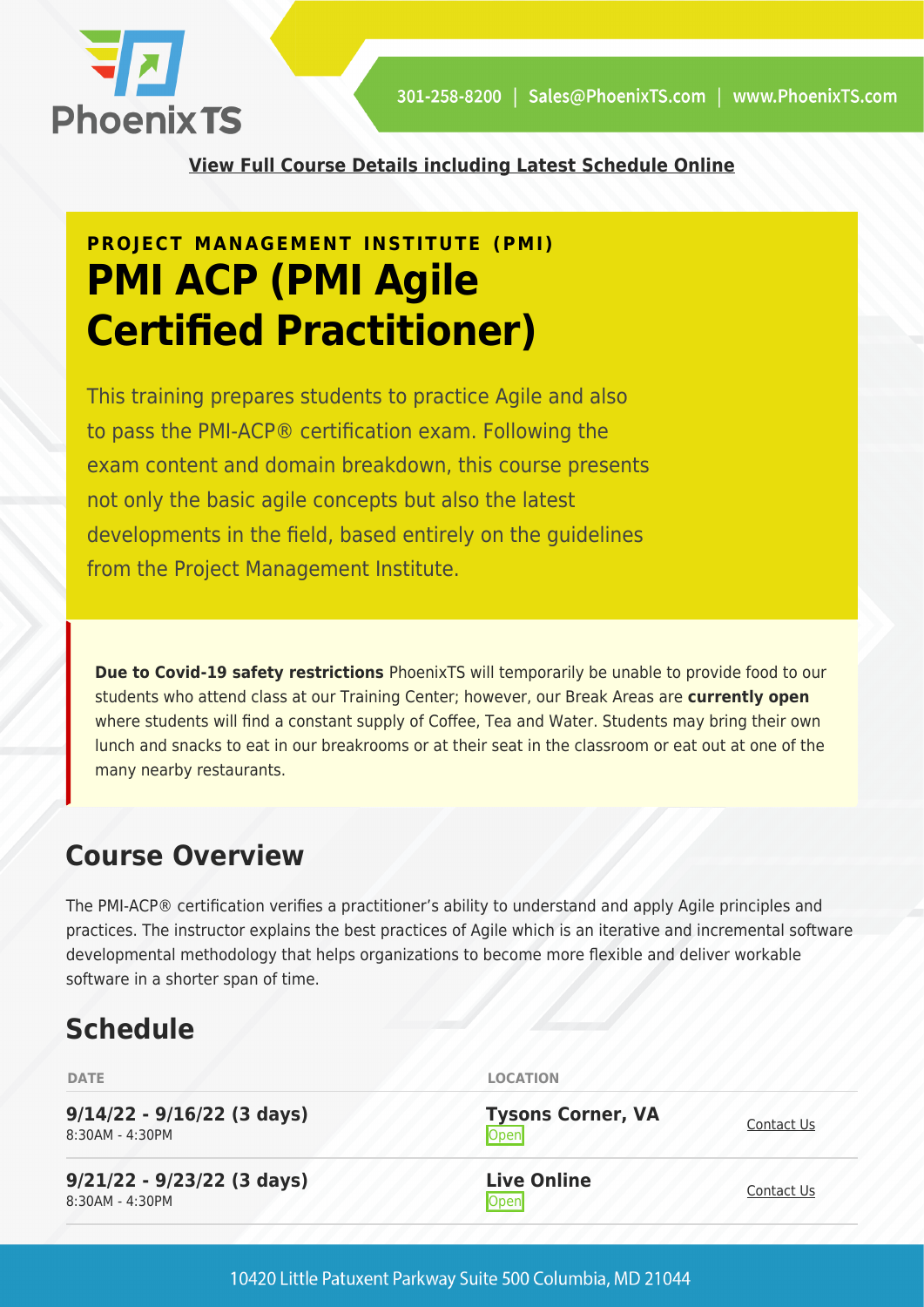

301-258-8200 | Sales@PhoenixTS.com | www.PhoenixTS.com

| <b>DATE</b>                                       | <b>LOCATION</b>                  |                   |
|---------------------------------------------------|----------------------------------|-------------------|
| $9/21/22 - 9/23/22$ (3 days)<br>8:30AM - 4:30PM   | <b>Columbia, MD</b><br>Open      | Contact Us        |
| 12/12/22 - 12/14/22 (3 days)<br>8:30AM - 4:30PM   | <b>Tysons Corner, VA</b><br>Open | Contact Us        |
| 12/19/22 - 12/21/22 (3 days)<br>8:30AM - 4:30PM   | <b>Columbia, MD</b><br>Open      | Contact Us        |
| $3/01/23 - 3/03/23$ (3 days)<br>8:30AM - 4:30PM   | <b>Tysons Corner, VA</b><br>Open | Contact Us        |
| $3/08/23 - 3/10/23$ (3 days)<br>8:30AM - 4:30PM   | <b>Live Online</b><br>Open       | Contact Us        |
| $3/08/23 - 3/10/23$ (3 days)<br>8:30AM - 4:30PM   | <b>Columbia, MD</b><br>Open      | Contact Us        |
| $6/07/23 - 6/09/23$ (3 days)<br>8:30AM - 4:30PM   | <b>Tysons Corner, VA</b><br>Open | Contact Us        |
| $6/14/23 - 6/16/23$ (3 days)<br>8:30AM - 4:30PM   | <b>Live Online</b><br>Open       | Contact Us        |
| $6/14/23 - 6/16/23$ (3 days)<br>8:30AM - 4:30PM   | Columbia, MD<br>Open             | Contact Us        |
| $9/06/23 - 9/08/23$ (3 days)<br>8:30AM - 4:30PM   | <b>Tysons Corner, VA</b><br>Open | Contact Us        |
| $9/13/23 - 9/15/23$ (3 days)<br>8:30AM - 4:30PM   | <b>Live Online</b><br>Open       | Contact Us        |
| $9/13/23 - 9/15/23$ (3 days)<br>8:30AM - 4:30PM   | Columbia, MD<br>Open             | Contact Us        |
| 12/06/23 - 12/08/23 (3 days)<br>8:30AM - 4:30PM   | <b>Tysons Corner, VA</b><br>Open | <b>Contact Us</b> |
| 12/13/23 - 12/15/23 (3 days)<br>8:30AM - 4:30PM   | <b>Live Online</b><br>Open       | <b>Contact Us</b> |
| $12/13/23 - 12/15/23$ (3 days)<br>8:30AM - 4:30PM | Columbia, MD<br>Open             | <b>Contact Us</b> |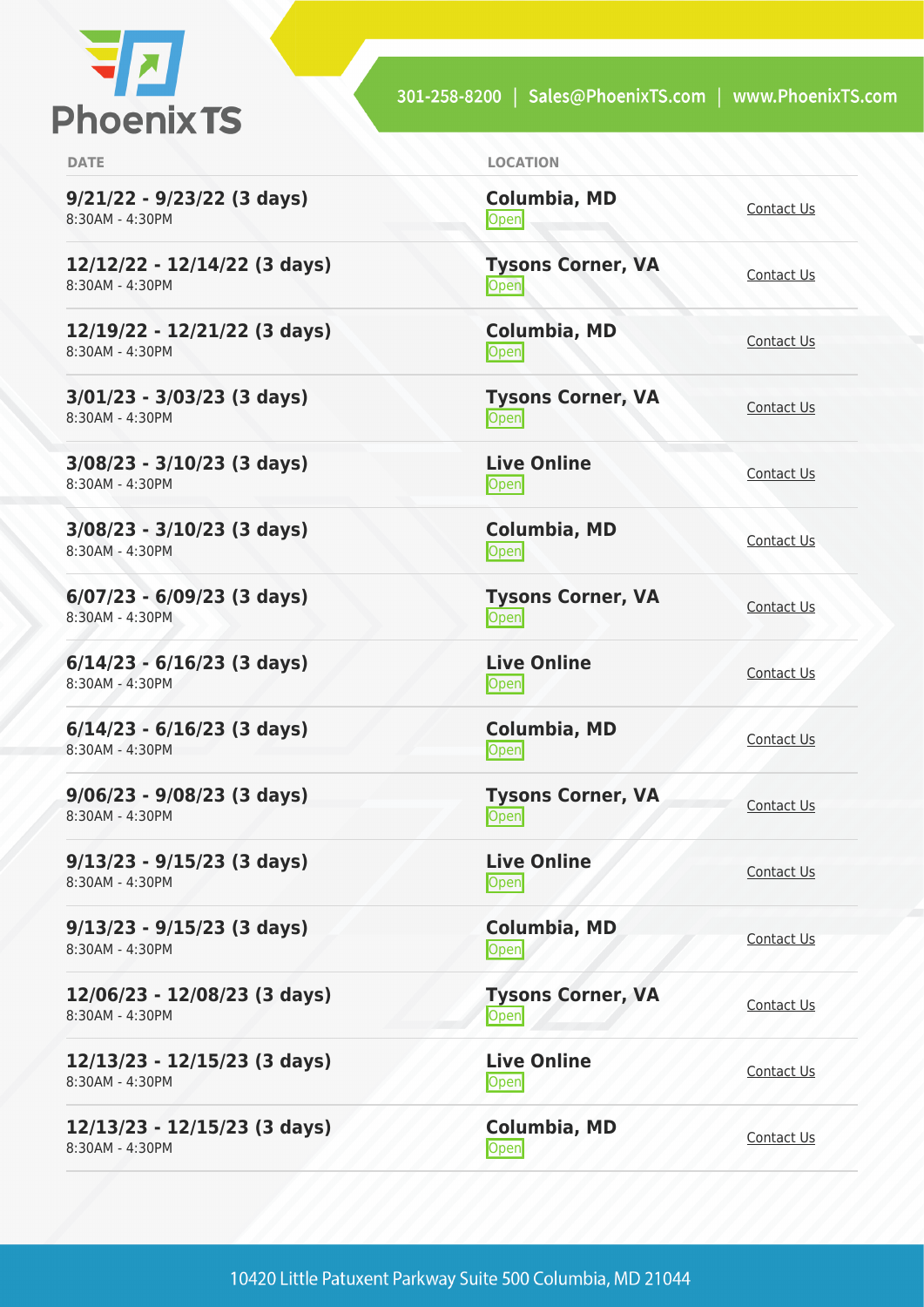

#### **Exam Registration and Environment**

- Registration overview
- Qualifying for the exam
- What type of experience counts?
- PMI-ACP® certification experience
- PMI-ACP® online application
- Audit
- Environment overview
- Preparing for exam day
- About the exam
- Exam questions

#### **Agile Principles and Mindset**

- The agile manifesto
- The declaration of interdependence
- Business case development
- Project charter creation
- Traditional projects
- Agile projects
- Agile frameworks
- Agile methods
- Methods/approaches used with agile
- Fundamentals of a successful agile project
- Agile principles and mindset practice test

#### **Agile Tools and Techniques**

- Communications
- Planning, monitoring, and adapting
- Agile estimation
- Agile analysis and design
- Product quality
- Interpersonal skills
- Value-based prioritization
- Risk management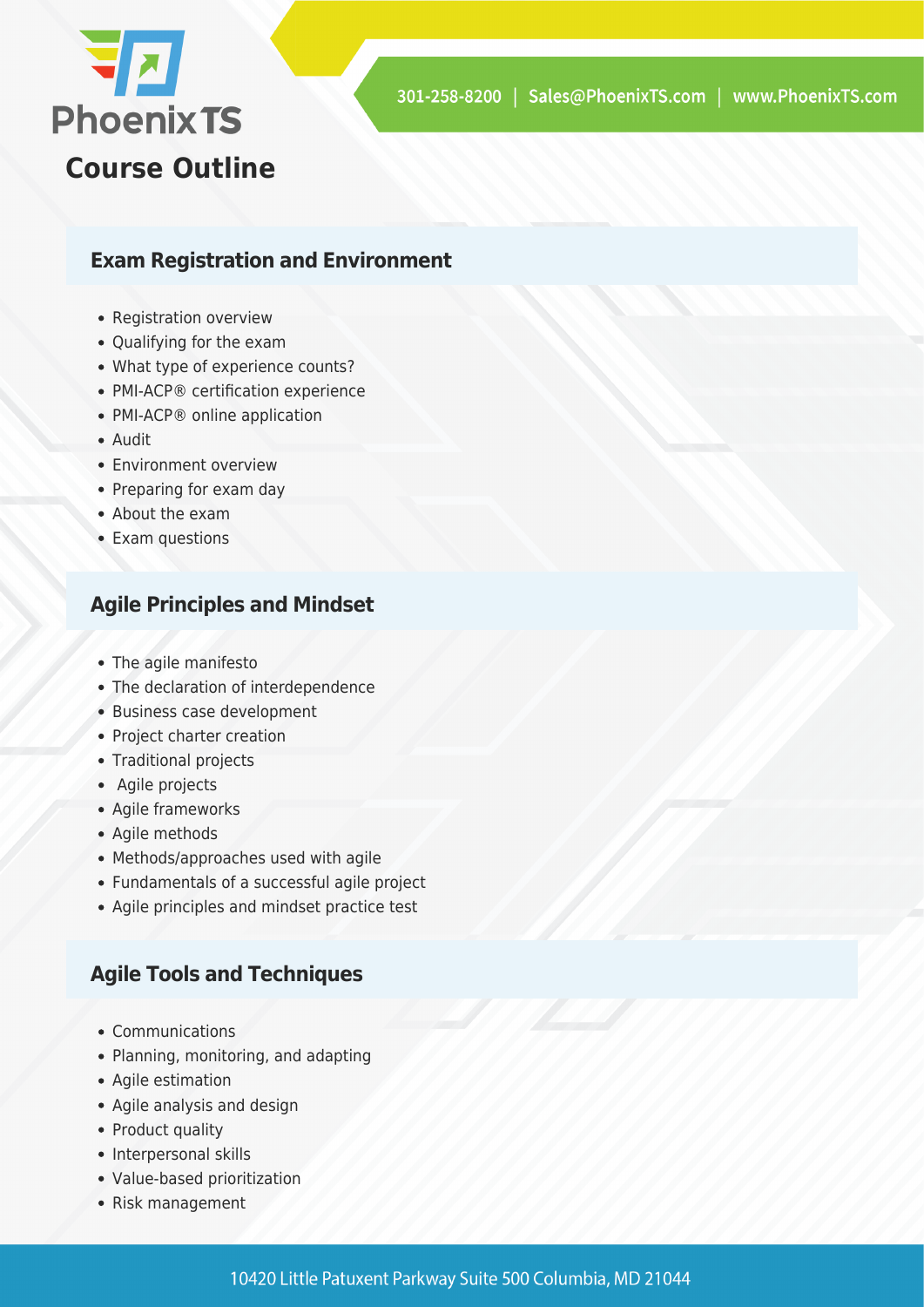

- Metrics
- Process improvement

#### **Value-Driven Delivery**

- Define positive value
- Avoid potential downsides
- Prioritization
- Incremental development
- Assessing value
- Agile project accounting
- Earned value exercises

#### **Stakeholder Engagement**

- Understand stakeholder needs
- Ensure stakeholder involvement
- Manage stakeholder expectations
- Stakeholder engagement practice test

#### **Team Performance**

- Team formation
- Team empowerment
- Team collaboration and commitment
- Globalization, culture, and team diversity
- Velocity exercises

#### **Adaptive Planning**

- Levels of planning
- Adaptation
- Sizing and estimation
- Adaptive planning practice test

#### **Problem Detection and Resolution**

• Problem detection and resolution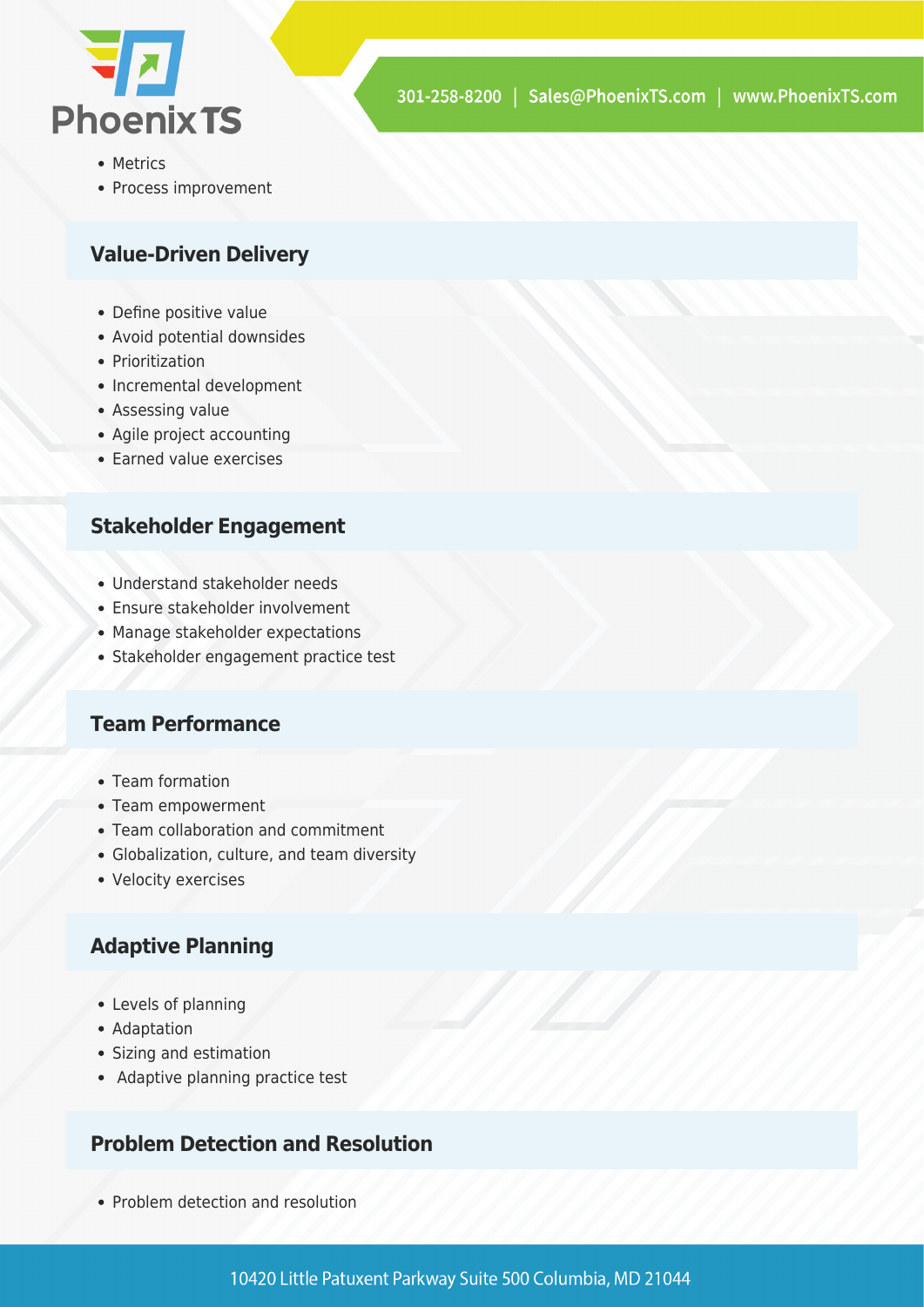

• Problem detection and resolution practice test

#### **Continuous Improvement (Product, Process, People)**

Continuous improvement

# **PMI-ACP® Certification Exam**

#### **Exam Details**

- Number of Questions: 120
- Format: multiple choice
- Delivery: Prometric

#### **Exam Objectives**

Value-Driven Delivery Stakeholder Engagement Boosting Team Performance Practices Adaptive Planning Problem Detection and Resolution Continuous Improvement (Product, Process, People)

## **PMI-ACP® Training FAQs**

#### **Who should take this training?**

This course is intended for project management professionals who implement and utilize Agile practices.

#### **What is the recommended experience for this training?**

Students should have general project experience, 2000+ hours of project team work experience, (or PgMP® fulfills the requirement Agile project experience) 1500+ hours working with Agile project team on implementing Agile techniques.

\*These hours are separate from general project experience hours required

\*PMP, PMI, Project Management Professional, Project Management Professional (PMP), PMI-ACP, PMI Agile Certified Practitioner (PMI-ACP), PgMP, and logos are registered marks of the Project Management Institute.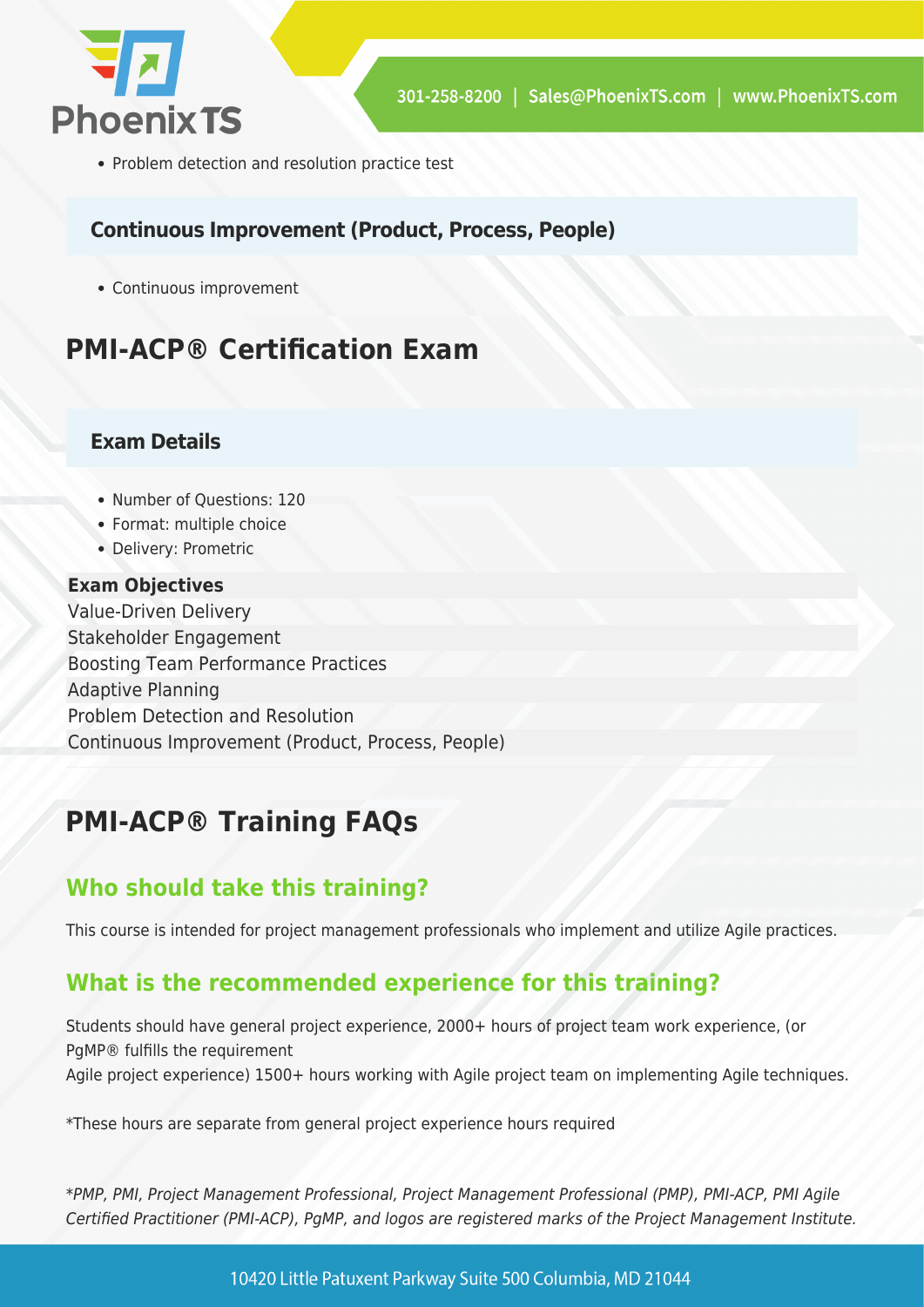

**Due to Covid-19 safety restrictions** PhoenixTS will temporarily be unable to provide food to our students who attend class at our Training Center; however, our Break Areas are **currently open** where students will find a constant supply of Coffee, Tea and Water. Students may bring their own lunch and snacks to eat in our breakrooms or at their seat in the classroom or eat out at one of the many nearby restaurants.

# Starting at **\$1,925**





#### Price Match Guarantee

We'll match any competitor's price quote. Call us at 240-667-7757.

10420 Little Patuxent Parkway Suite 500 Columbia, MD 21044